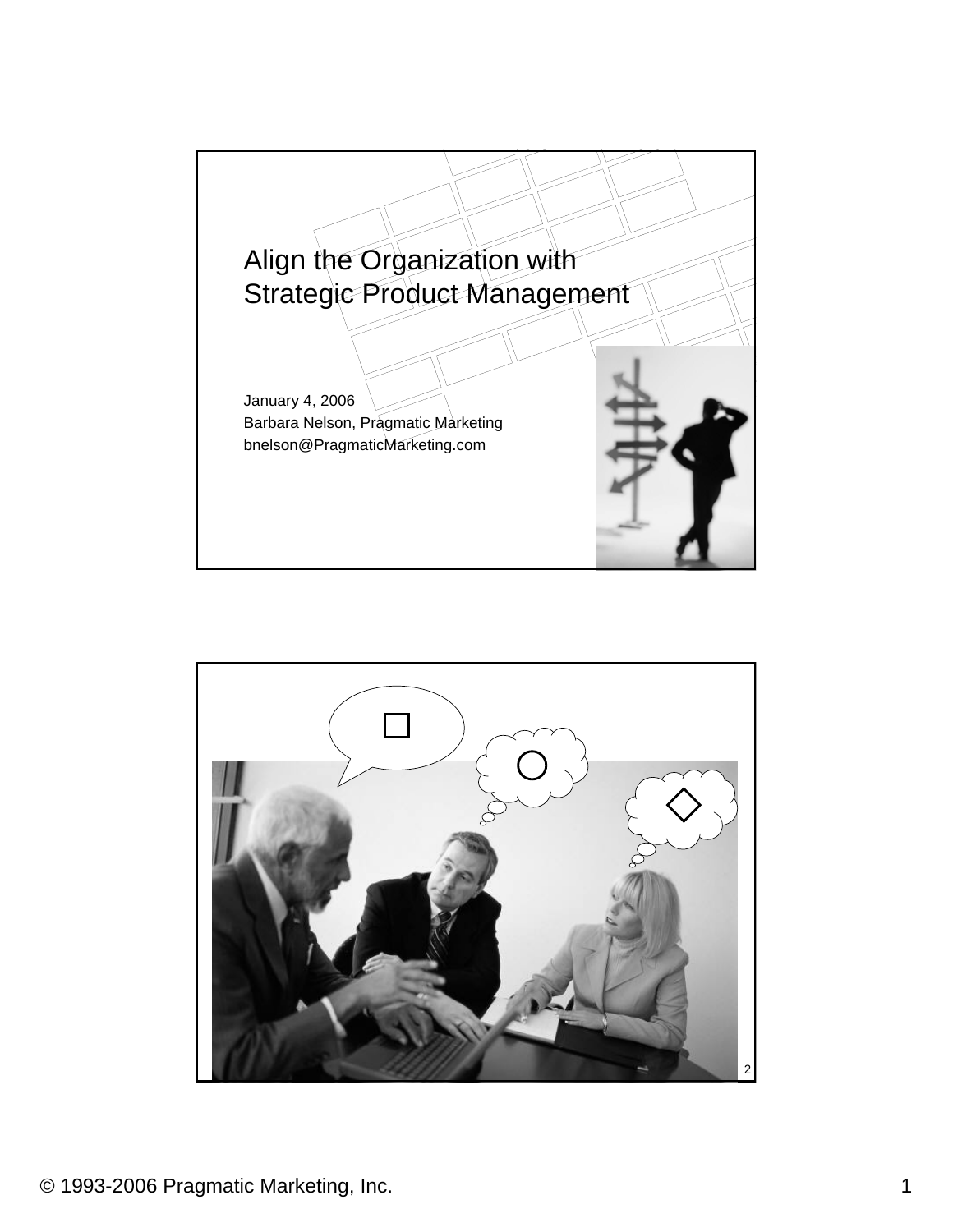|                     | <b>Existing</b> | <b>New</b>     | <b>New</b>        | <b>New</b>      |
|---------------------|-----------------|----------------|-------------------|-----------------|
|                     | <b>Products</b> | <b>Options</b> | <b>Technology</b> | <b>Products</b> |
| <b>Existing</b>     |                 |                |                   |                 |
| <b>Customers</b>    |                 |                |                   |                 |
| <b>Competitors'</b> |                 |                |                   |                 |
| <b>Customers</b>    |                 |                |                   |                 |
| <b>New</b>          |                 |                |                   |                 |
| <b>Customers</b>    |                 |                |                   |                 |
| <b>New</b>          |                 |                |                   |                 |
| <b>Markets</b>      |                 |                |                   |                 |

|                                         | <b>Existing</b><br><b>Products</b> | <b>New</b><br><b>Options</b> | <b>New</b><br><b>Technology</b> | <b>New</b><br><b>Products</b> |
|-----------------------------------------|------------------------------------|------------------------------|---------------------------------|-------------------------------|
| <b>Existing</b><br><b>Customers</b>     | today                              |                              |                                 |                               |
| <b>Competitors'</b><br><b>Customers</b> | ?                                  |                              | ?                               |                               |
| <b>New</b><br><b>Customers</b>          | Z                                  |                              |                                 |                               |
| <b>New</b><br><b>Markets</b>            |                                    |                              |                                 |                               |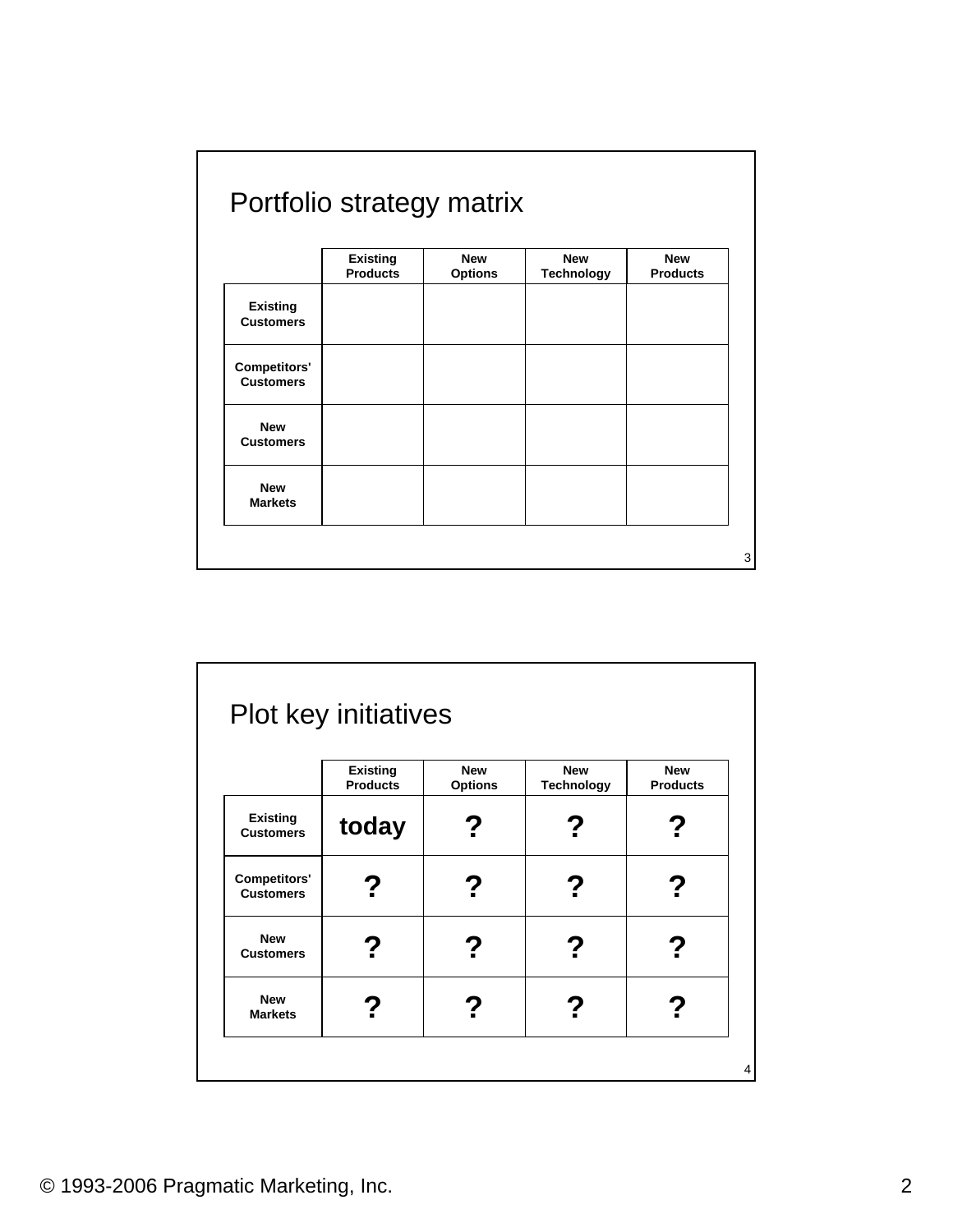|                                         | <b>Existing</b><br><b>Products</b> | <b>New</b><br><b>Options</b> | <b>New</b><br><b>Technology</b> | <b>New</b><br><b>Products</b>    |
|-----------------------------------------|------------------------------------|------------------------------|---------------------------------|----------------------------------|
| <b>Existing</b><br><b>Customers</b>     | Dev<br><b>PM</b>                   | <b>Sales</b>                 | Dev<br>PМ                       | <b>Execs</b>                     |
| <b>Competitors'</b><br><b>Customers</b> | <b>Sales</b>                       | <b>Marketing</b>             | <b>Sales</b>                    |                                  |
| <b>New</b><br><b>Customers</b>          | <b>PM</b>                          |                              | <b>Marketing</b>                | <b>PM</b>                        |
| <b>New</b><br><b>Markets</b>            | <b>Sales</b>                       | <b>Sales</b>                 | Dev                             | <b>Marketing</b><br><b>Execs</b> |

|                     | <b>Existing</b><br><b>Products</b> | <b>New</b><br><b>Options</b> | <b>New</b><br><b>Technology</b> | <b>New</b><br><b>Products</b> |
|---------------------|------------------------------------|------------------------------|---------------------------------|-------------------------------|
|                     |                                    |                              |                                 |                               |
| <b>Existing</b>     |                                    |                              |                                 |                               |
| <b>Customers</b>    |                                    |                              |                                 |                               |
| <b>Competitors'</b> |                                    |                              |                                 |                               |
| <b>Customers</b>    |                                    |                              |                                 |                               |
| <b>New</b>          |                                    |                              |                                 |                               |
| <b>Customers</b>    |                                    |                              |                                 |                               |
| <b>New</b>          |                                    |                              |                                 |                               |
| <b>Markets</b>      |                                    |                              |                                 |                               |

٦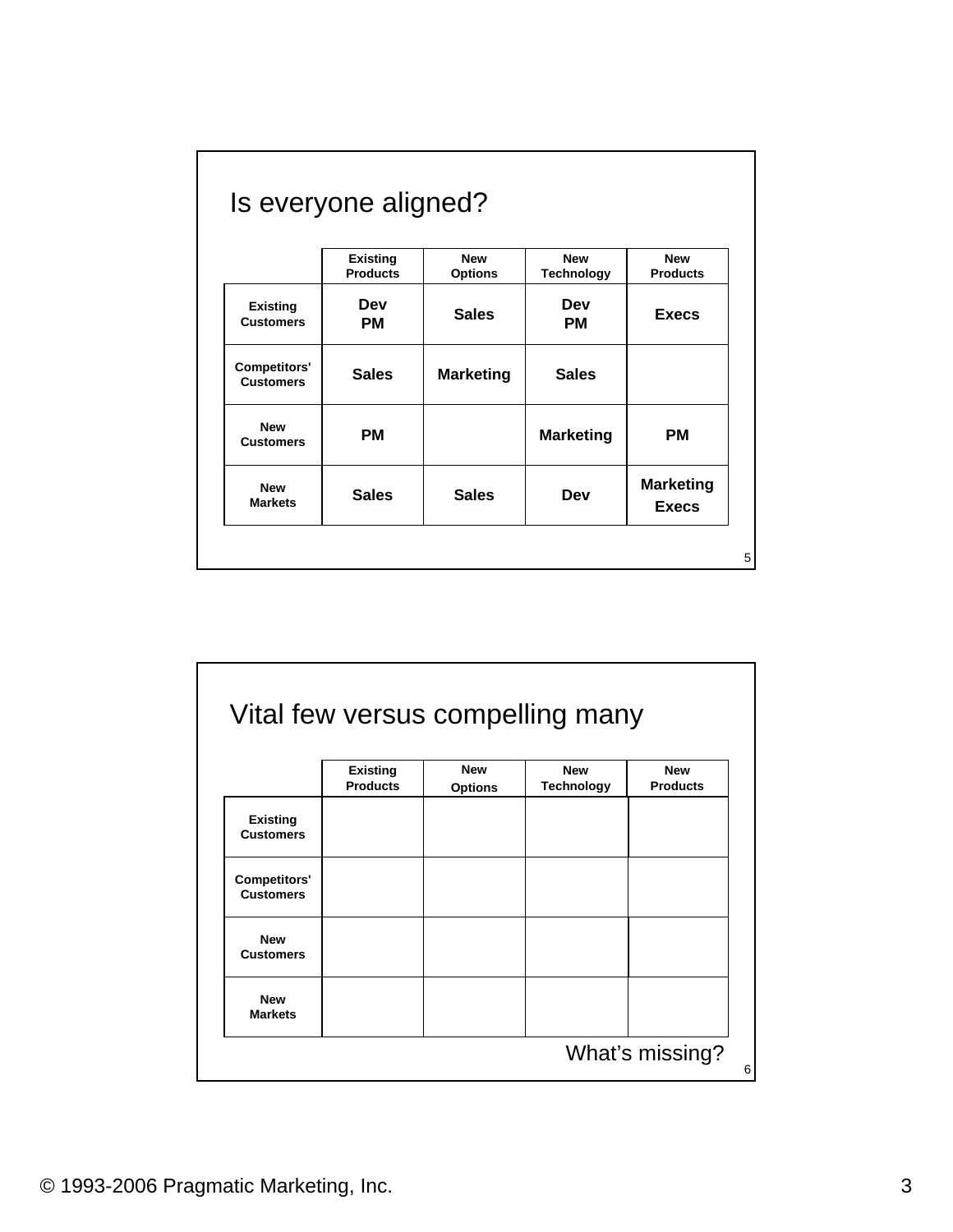|                     | <b>Existing</b> | <b>New</b>     | <b>New</b>        | <b>New</b>      |
|---------------------|-----------------|----------------|-------------------|-----------------|
|                     | <b>Products</b> | <b>Options</b> | <b>Technology</b> | <b>Products</b> |
| <b>Existing</b>     |                 |                |                   |                 |
| <b>Customers</b>    |                 |                |                   |                 |
| <b>Competitors'</b> |                 |                |                   |                 |
| <b>Customers</b>    |                 |                |                   |                 |
| <b>New</b>          |                 |                |                   |                 |
| <b>Customers</b>    |                 |                |                   |                 |
| <b>New</b>          |                 |                |                   |                 |
| <b>Markets</b>      |                 |                |                   |                 |

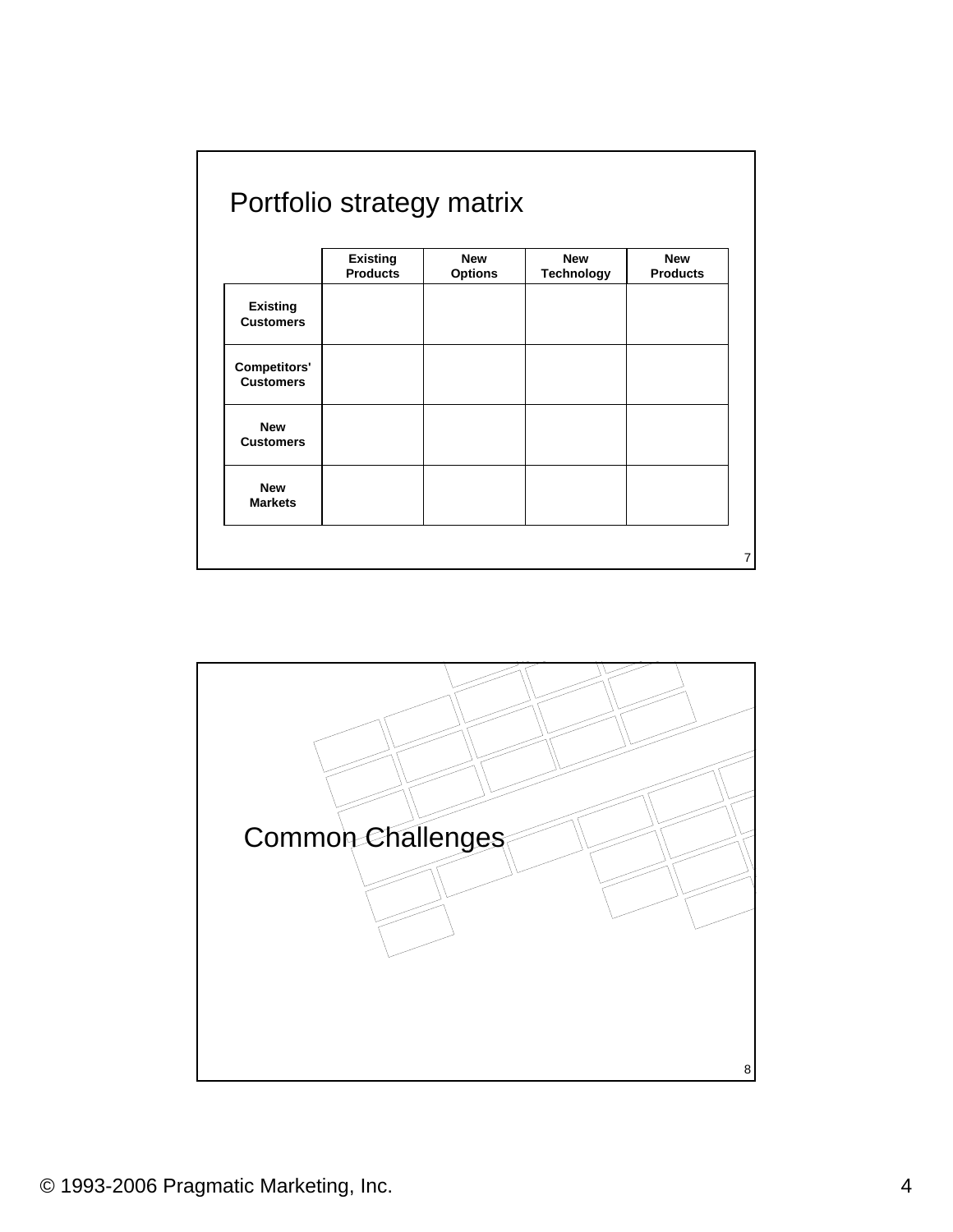

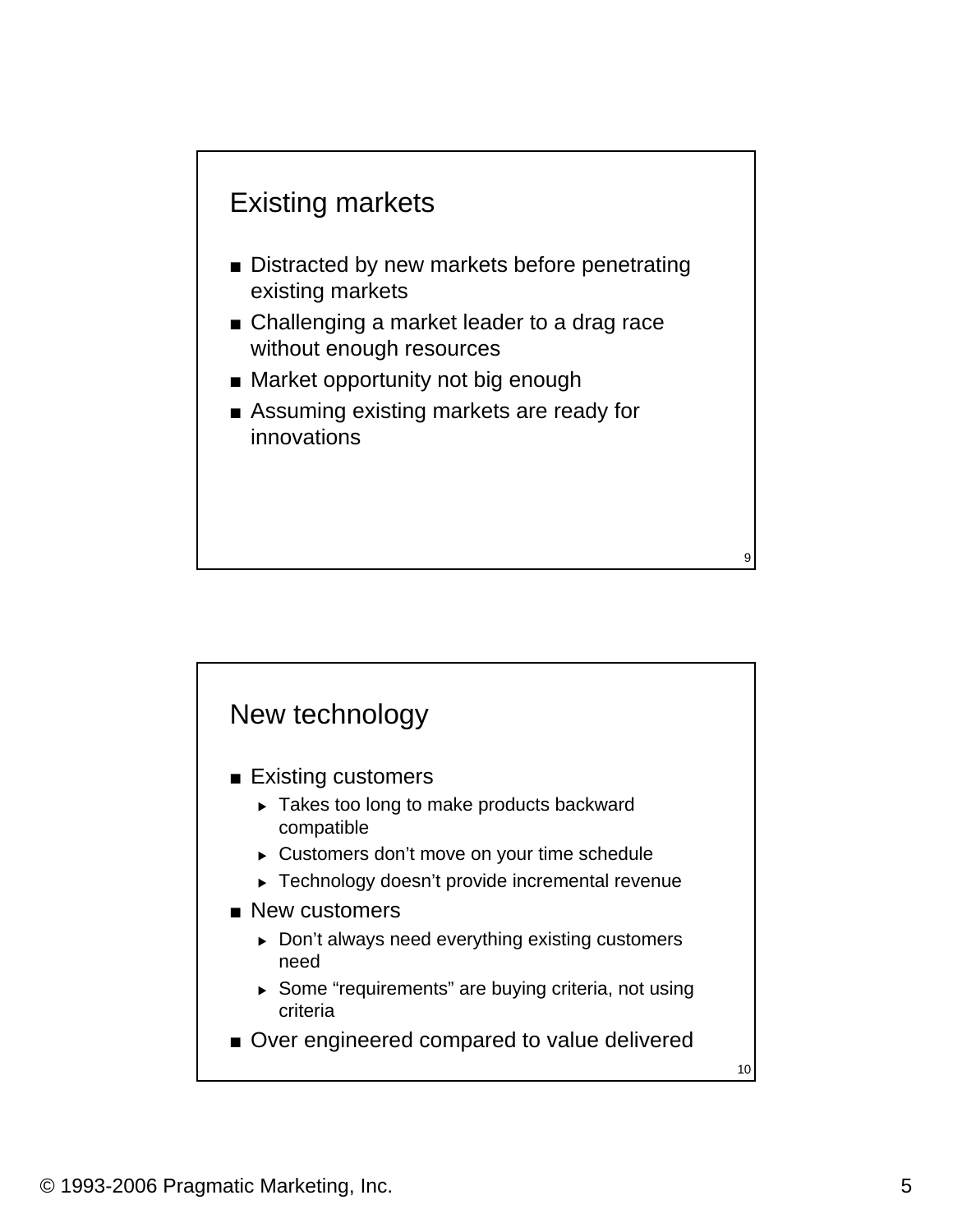

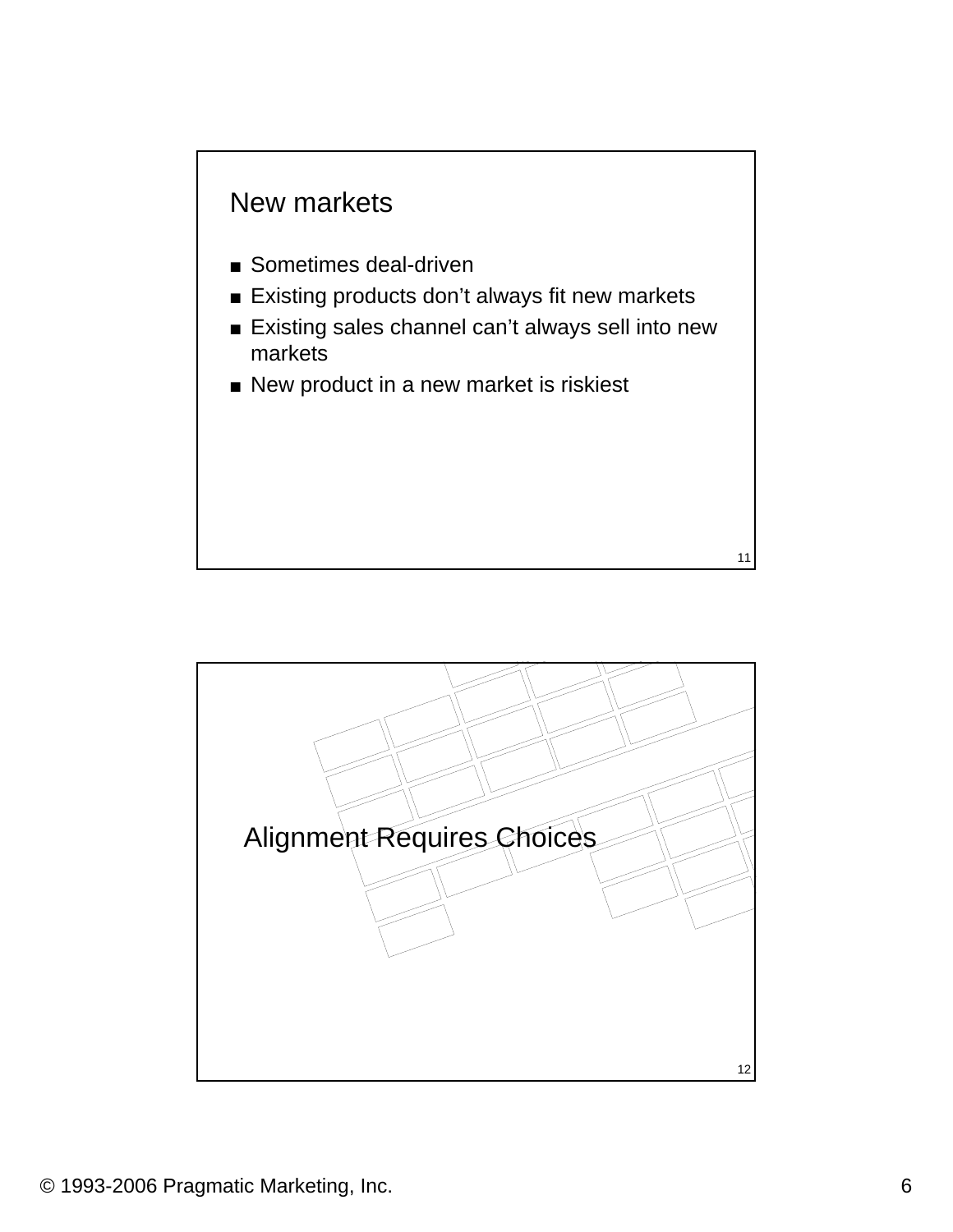

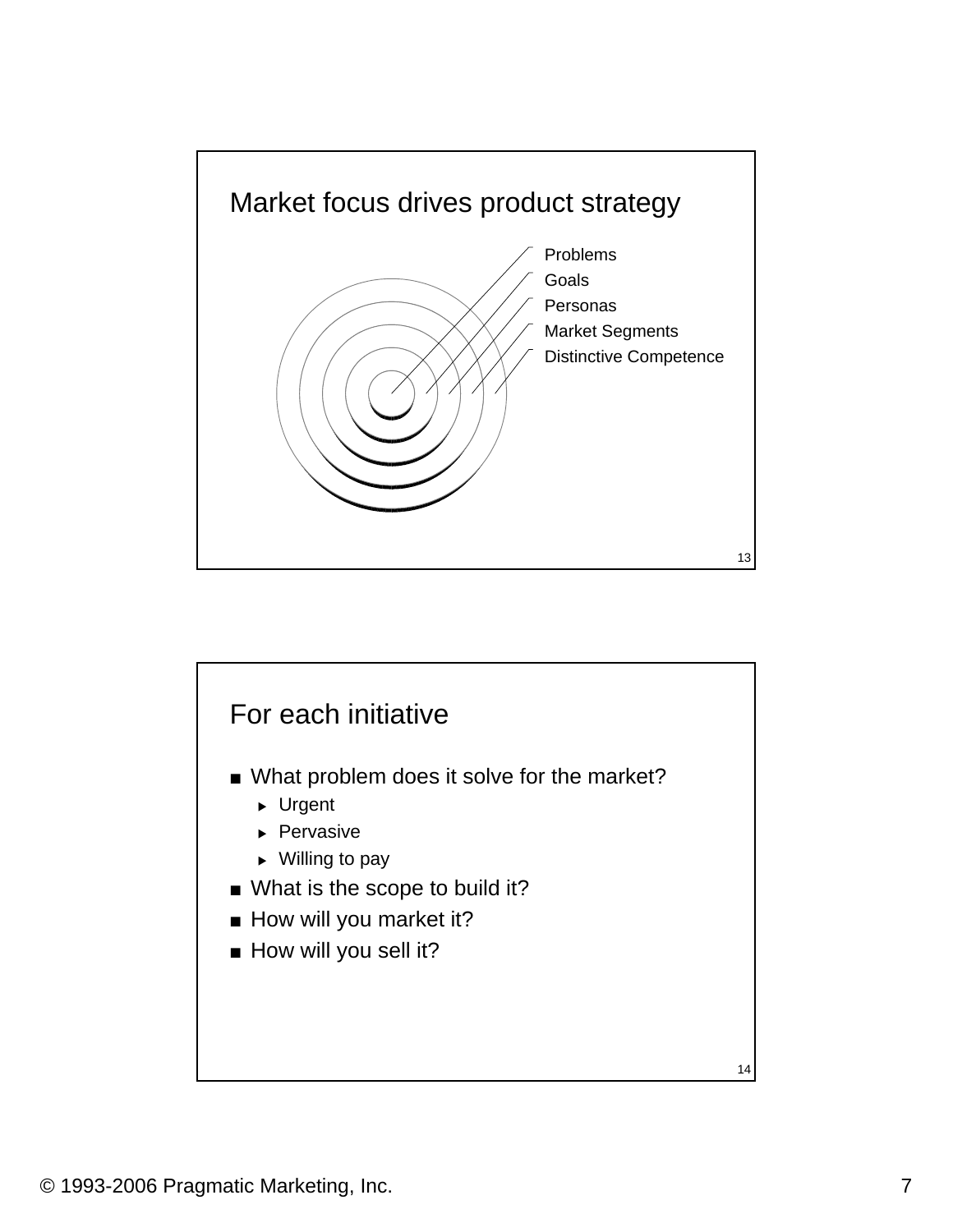|                     | <b>Existing</b> | <b>New</b>     | <b>New</b>        | <b>New</b>      |
|---------------------|-----------------|----------------|-------------------|-----------------|
|                     | <b>Products</b> | <b>Options</b> | <b>Technology</b> | <b>Products</b> |
| <b>Existing</b>     |                 |                |                   |                 |
| <b>Customers</b>    |                 |                |                   |                 |
| <b>Competitors'</b> |                 |                |                   |                 |
| <b>Customers</b>    |                 |                |                   |                 |
| <b>New</b>          |                 |                |                   |                 |
| <b>Customers</b>    |                 |                |                   |                 |
| <b>New</b>          |                 |                |                   |                 |
| <b>Markets</b>      |                 |                |                   |                 |



© 1993-2006 Pragmatic Marketing, Inc. 8